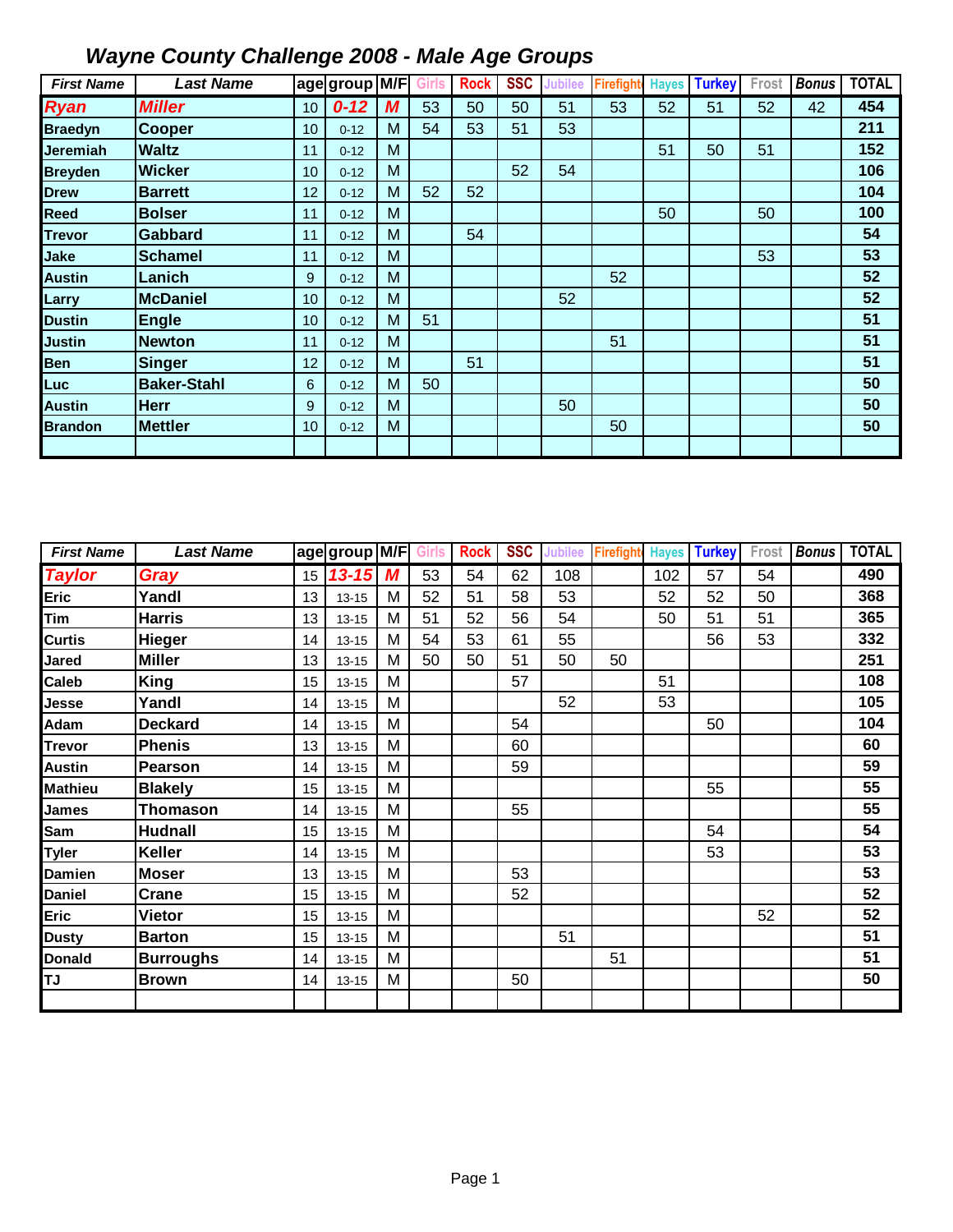| <b>First Name</b> | <b>Last Name</b>    |    | age group M/F Girls |                  |    | <b>Rock</b> | <b>SSC</b> | <b>Jubilee</b> | <b>Firefight</b> | <b>Hayes</b> | <b>Turkey</b> | Frost | <b>Bonus</b> | <b>TOTAL</b> |
|-------------------|---------------------|----|---------------------|------------------|----|-------------|------------|----------------|------------------|--------------|---------------|-------|--------------|--------------|
| <b>Tyler</b>      | <b>Maupin</b>       | 18 | $16 - 18$           | $\boldsymbol{M}$ |    | 98          | 137        |                |                  |              | 60            | 58    |              | 353          |
| Zach              | <b>Burns</b>        | 17 | $16 - 18$           | M                |    | 137         | 65         |                |                  |              | 61            | 60    |              | 323          |
| <b>Trey</b>       | <b>Richardson</b>   | 17 | $16 - 18$           | M                |    | 58          | 161        |                |                  |              |               | 59    |              | 278          |
| <b>Jonathan</b>   | <b>Strong</b>       | 18 | $16 - 18$           | M                | 53 | 54          | 59         |                |                  |              | 55            | 56    |              | 277          |
| <b>Hunter</b>     | Lambright           | 17 | $16 - 18$           | M                |    | 55          | 50         |                |                  |              | 54            | 55    |              | 214          |
| <b>Turner</b>     | <b>Ritchie</b>      | 17 | $16 - 18$           | M                | 52 |             |            |                |                  | 52           | 56            | 54    |              | 214          |
| Joel              | <b>Deckard</b>      | 17 | $16 - 18$           | M                |    |             | 67         |                |                  |              | 62            | 84    |              | 213          |
| <b>Nathaniel</b>  | <b>Mogle</b>        | 17 | $16 - 18$           | M                |    |             | 185        |                |                  |              |               |       |              | 185          |
| Ted               | <b>Swagger</b>      | 18 | $16 - 18$           | M                | 50 | 52          | 58         |                |                  |              |               |       |              | 160          |
| <b>Jacob</b>      | <b>Naegeli</b>      | 18 | $16 - 18$           | M                |    |             |            |                |                  |              |               | 155   |              | 155          |
| <b>Thor</b>       | <b>Smith</b>        | 16 | $16 - 18$           | M                |    |             |            |                |                  |              | 101           | 52    |              | 153          |
| <b>Austin</b>     | <b>Vanbastelaer</b> | 17 | $16 - 18$           | M                |    |             |            |                |                  |              | 140           |       |              | 140          |
| <b>Brant</b>      | <b>Powell</b>       | 18 | $16 - 18$           | M                |    | 78          |            |                |                  |              | 57            |       |              | 135          |
| Seth              | Rujiraviriyapinyo   | 16 | $16 - 18$           | M                |    |             |            |                |                  |              | 59            | 57    |              | 116          |
| <b>Brett</b>      | <b>Singer</b>       | 17 | $16 - 18$           | M                |    | 57          |            |                |                  |              | 58            |       |              | 115          |
| <b>Dylan</b>      | <b>Felty</b>        | 16 | $16 - 18$           | M                |    |             | 61         |                |                  | 51           |               |       |              | 112          |
| <b>Derek</b>      | <b>Healton</b>      | 16 | $16 - 18$           | M                |    | 56          | 56         |                |                  |              |               |       |              | 112          |
| Jordan            | <b>Kearney</b>      | 17 | $16 - 18$           | M                | 51 |             | 57         |                |                  |              |               |       |              | 108          |
| <b>Todd</b>       | <b>Hewitt</b>       | 18 | $16 - 18$           | M                |    |             |            |                |                  |              |               | 108   |              | 108          |
| <b>Patrick</b>    | <b>Smith</b>        | 16 | $16 - 18$           | M                |    |             |            |                |                  | 50           |               | 53    |              | 103          |
| <b>Matt</b>       | <b>Story</b>        | 18 | $16 - 18$           | M                |    |             |            |                |                  |              | 52            | 51    |              | 103          |
| <b>Brandon</b>    | <b>Arnett</b>       | 17 | $16 - 18$           | M                |    |             | 66         |                |                  |              |               |       |              | 66           |
| <b>Clint</b>      | Pflum               | 18 | $16 - 18$           | M                |    |             | 64         |                |                  |              |               |       |              | 64           |
| Perry             | <b>Fraylick</b>     | 16 | $16 - 18$           | M                |    |             | 63         |                |                  |              |               |       |              | 63           |
| <b>James</b>      | Lutz                | 16 | $16 - 18$           | M                |    |             | 62         |                |                  |              |               |       |              | 62           |
| Aaron             | <b>Myers</b>        | 16 | $16 - 18$           | M                |    |             | 60         |                |                  |              |               |       |              | 60           |
| <b>Nathan</b>     | <b>Myers</b>        | 16 | $16 - 18$           | M                |    |             | 55         |                |                  |              |               |       |              | 55           |
| Joshua            | <b>Allen</b>        | 17 | $16 - 18$           | M                |    |             | 54         |                |                  |              |               |       |              | 54           |
| Spencer           | <b>Bohlander</b>    | 18 | $16 - 18$           | M                |    | 53          |            |                |                  |              |               |       |              | 53           |
| Jared             | Gavin               | 17 | $16 - 18$           | M                |    |             | 53         |                |                  |              |               |       |              | 53           |
| Josh              | <b>Nobbe</b>        | 16 | $16 - 18$           | M                |    |             |            |                |                  |              | 53            |       |              | 53           |
| Kyle              | <b>Swartz</b>       | 16 | $16-18$             | ${\sf M}$        |    |             | 52         |                |                  |              |               |       |              | 52           |
| <b>Andrew</b>     | <b>Bauman</b>       | 18 | $16 - 18$           | M                |    |             | 51         |                |                  |              |               |       |              | 51           |
| <b>Cameron</b>    | <b>Johns</b>        | 17 | $16 - 18$           | M                |    | 51          |            |                |                  |              |               |       |              | 51           |
| <b>Nick</b>       | <b>Keller</b>       | 18 | $16 - 18$           | M                |    |             |            |                |                  |              | 51            |       |              | 51           |
| <b>Tyler</b>      | <b>Anderson</b>     | 16 | $16 - 18$           | M                |    | 50          |            |                |                  |              |               |       |              | 50           |
| Kent              | Griffith            | 18 | $16 - 18$           | M                |    |             |            |                |                  |              | 50            |       |              | 50           |
| <b>Dylan</b>      | Kent                | 16 | $16 - 18$           | M                |    |             |            |                |                  |              |               | 50    |              | 50           |
| <b>Jacob</b>      | <b>Waltz</b>        | 16 | $16 - 18$           | M                |    | 45          |            |                |                  |              |               |       |              | 45           |
|                   |                     |    |                     |                  |    |             |            |                |                  |              |               |       |              |              |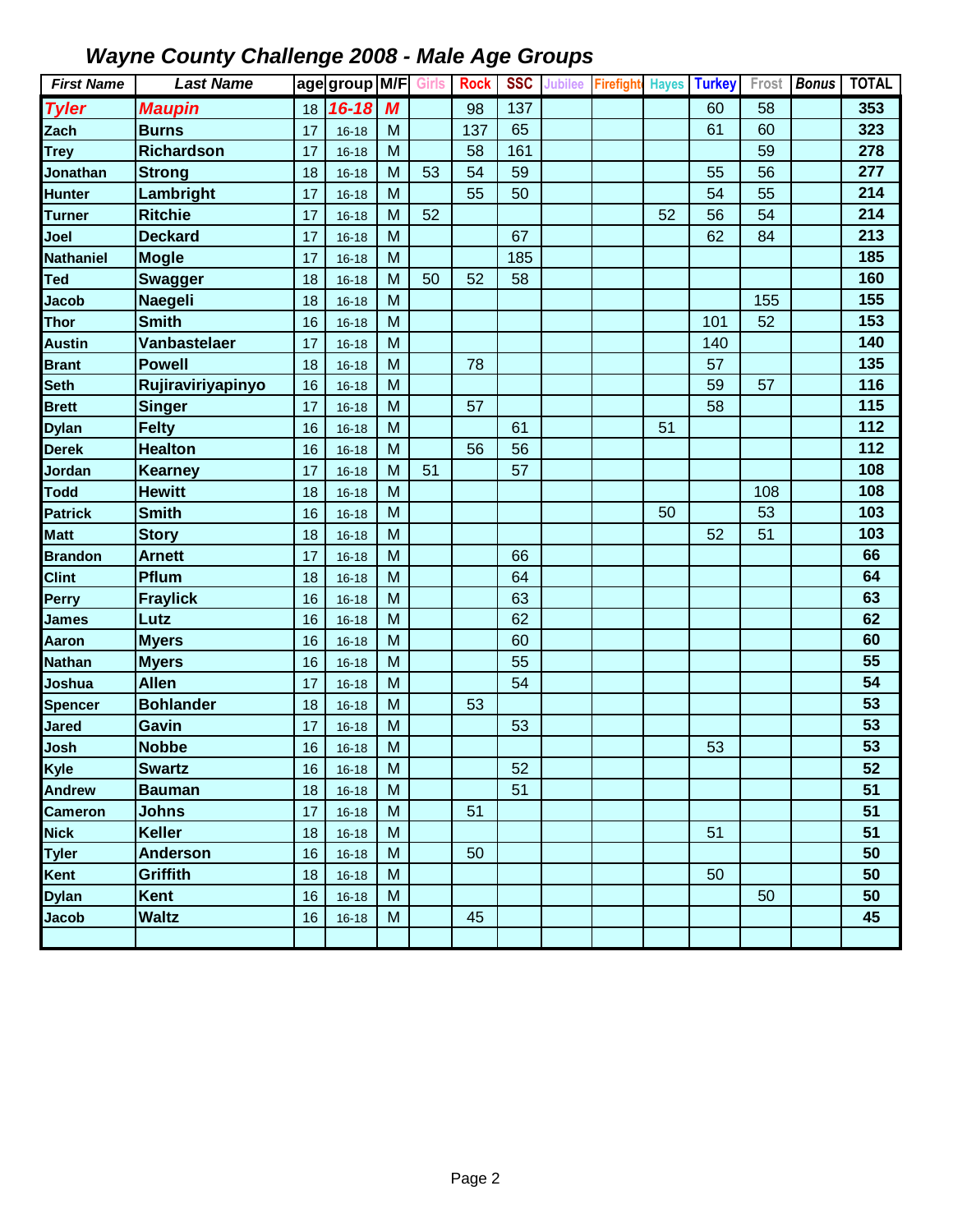| <b>First Name</b>           | <b>Last Name</b> |    | age group M/F Girls   Rock |   |    |    | <b>SSC</b> | <b>Jubilee</b> | <b>Firefight</b> | <b>Hayes</b> | <b>Turkey</b> | Frost | <b>Bonus</b> | <b>TOTAL</b> |
|-----------------------------|------------------|----|----------------------------|---|----|----|------------|----------------|------------------|--------------|---------------|-------|--------------|--------------|
| Logan                       | <b>Seals</b>     | 19 | $19 - 24$                  | M | 52 | 54 | 56         | 54             | 55               | 53           | 54            | 60    | 42           | 480          |
| Ray                         | <b>Seals</b>     | 19 | 19-24                      | м | 51 | 50 | 53         | 52             | 54               | 52           | 52            | 58    | 42           | 464          |
| Kyle                        | <b>Frost</b>     | 20 | 19-24                      | M |    |    | 50         | 51             | 51               | 51           | 50            | 54    |              | 307          |
| <b>David</b>                | <b>Berta</b>     | 23 | 19-24                      | M |    |    | 51         |                | 53               |              | 51            | 56    |              | 211          |
| Adam                        | <b>Putnam</b>    | 22 | 19-24                      | M |    |    | 58         |                | 69               |              |               | 62    |              | 189          |
| Sean                        | <b>McGuire</b>   | 19 | 19-24                      | M |    |    |            |                |                  |              |               | 179   |              | 179          |
| Reuben                      | <b>McCracken</b> | 24 | 19-24                      | M |    | 51 |            | 56             |                  |              | 55            |       |              | 162          |
| Garrett                     | <b>Singer</b>    | 19 | 19-24                      | M |    | 52 |            | 55             |                  |              | 53            |       |              | 160          |
| Randall                     | <b>Wilcox</b>    | 23 | 19-24                      | M |    |    |            |                |                  |              |               | 132   |              | 132          |
| John                        | Wesler           | 21 | 19-24                      | M | 53 | 55 |            |                |                  |              |               |       |              | 108          |
| <b>Nathan</b>               | Grubb            | 20 | 19-24                      | M |    |    |            |                | 52               | 50           |               |       |              | 102          |
| Adam                        | <b>Rozich</b>    | 20 | 19-24                      | M |    |    |            |                |                  |              |               | 61    |              | 61           |
| Tim                         | Ott              | 22 | 19-24                      | M |    |    | 59         |                |                  |              |               |       |              | 59           |
| P. Geer                     | <b>Gillespie</b> | 19 | 19-24                      | M |    |    |            |                |                  |              |               | 59    |              | 59           |
| Aaron                       | <b>MacGray</b>   | 24 | 19-24                      | M |    |    | 57         |                |                  |              |               |       |              | 57           |
| <b>Bartholomew Bischoff</b> |                  | 23 | 19-24                      | M |    |    |            |                |                  |              |               | 57    |              | 57           |
| Vince                       | <b>Taylor</b>    | 22 | 19-24                      | M |    |    | 55         |                |                  |              |               |       |              | 55           |
| Jared                       | <b>Shade</b>     | 24 | 19-24                      | M |    |    |            |                |                  |              |               | 55    |              | 55           |
| Curtis                      | <b>Krammes</b>   | 19 | 19-24                      | M | 54 |    |            |                |                  |              |               |       |              | 54           |
| William                     | <b>Taylor</b>    | 21 | 19-24                      | M |    |    | 54         |                |                  |              |               |       |              | 54           |
| Joey                        | Legrand          | 21 | 19-24                      | M |    |    |            | 53             |                  |              |               |       |              | 53           |
| <b>Drew</b>                 | Rickabough       | 21 | 19-24                      | M |    | 53 |            |                |                  |              |               |       |              | 53           |
| Justin                      | <b>Mitchell</b>  | 22 | 19-24                      | M |    |    |            |                |                  |              |               | 53    |              | 53           |
| Phil                        | Jewell           | 21 | 19-24                      | M |    |    | 52         |                |                  |              |               |       |              | 52           |
| Jonathon                    | <b>Baker</b>     | 21 | 19-24                      | M |    |    |            |                |                  |              |               | 52    |              | 52           |
| <b>Matt</b>                 | <b>Ballenger</b> | 22 | 19-24                      | M |    |    |            |                |                  |              |               | 51    |              | 51           |
| Seth                        | <b>Bischoff</b>  | 20 | 19-24                      | M | 50 |    |            |                |                  |              |               |       |              | 50           |
| <b>Billy</b>                | Hall             | 20 | 19-24                      | M |    |    |            | 50             |                  |              |               |       |              | 50           |
| Kyle                        | <b>Shaw</b>      | 19 | 19-24                      | M |    |    |            |                | 50               |              |               |       |              | 50           |
| Aaron                       | <b>Bischoff</b>  | 19 | 19-24                      | M |    |    |            |                |                  |              |               | 50    |              | 50           |
|                             |                  |    |                            |   |    |    |            |                |                  |              |               |       |              |              |

| <b>First Name</b> | Last Name        |    | age group M/F |   |     | <b>Rock</b> | <b>SSC</b> | ubilee | <b>Firefight</b> | <b>Hayes</b> | <b>Turkey</b> | Frost | <b>Bonus</b> | <b>TOTAL</b> |
|-------------------|------------------|----|---------------|---|-----|-------------|------------|--------|------------------|--------------|---------------|-------|--------------|--------------|
| <b>Scott</b>      | <b>Meinardi</b>  | 27 | $25 - 29$     | М | 54  | 50          | 51         |        | 54               | 53           |               | 51    |              | 313          |
| Josh              | lChenoweth       | 28 | $25 - 29$     | M | 52  |             |            |        | 51               | 50           | 51            | 50    |              | 254          |
| <b>Daniel</b>     | <b>Chew</b>      | 26 | $25 - 29$     | M | 56  |             |            | 50     |                  | 52           |               |       |              | 158          |
| Adam              | <b>Cobb</b>      | 25 | 25-29         | M | 53  |             |            |        | 52               | 51           |               |       |              | 156          |
| <b>Mark</b>       | Rode             | 27 | $25 - 29$     | M |     |             |            |        |                  |              | 147           |       |              | 147          |
| Zac               | Graham           | 26 | 25-29         | M | 133 |             |            |        |                  |              |               |       |              | 133          |
| <b>Jasson</b>     | Wickman          | 25 | $25 - 29$     | M | 50  |             | 50         |        |                  |              |               |       |              | 100          |
| <b>Ross</b>       | Patti            | 25 | $25 - 29$     | M | 55  |             |            |        |                  |              |               |       |              | 55           |
| <b>Chris</b>      | <b>Northern</b>  | 25 | 25-29         | M |     |             |            |        | 53               |              |               |       |              | 53           |
| <b>Brad</b>       | <b>Van Vleet</b> | 29 | 25-29         | M | 51  |             |            |        |                  |              |               |       |              | 51           |
| Jeremy            | <b>Helmsing</b>  | 27 | 25-29         | M |     |             |            |        | 50               |              |               |       |              | 50           |
| <b>Zach</b>       | <b>Ziegler</b>   | 25 | 25-29         | M |     |             |            |        |                  |              | 50            |       |              | 50           |
|                   |                  |    |               |   |     |             |            |        |                  |              |               |       |              |              |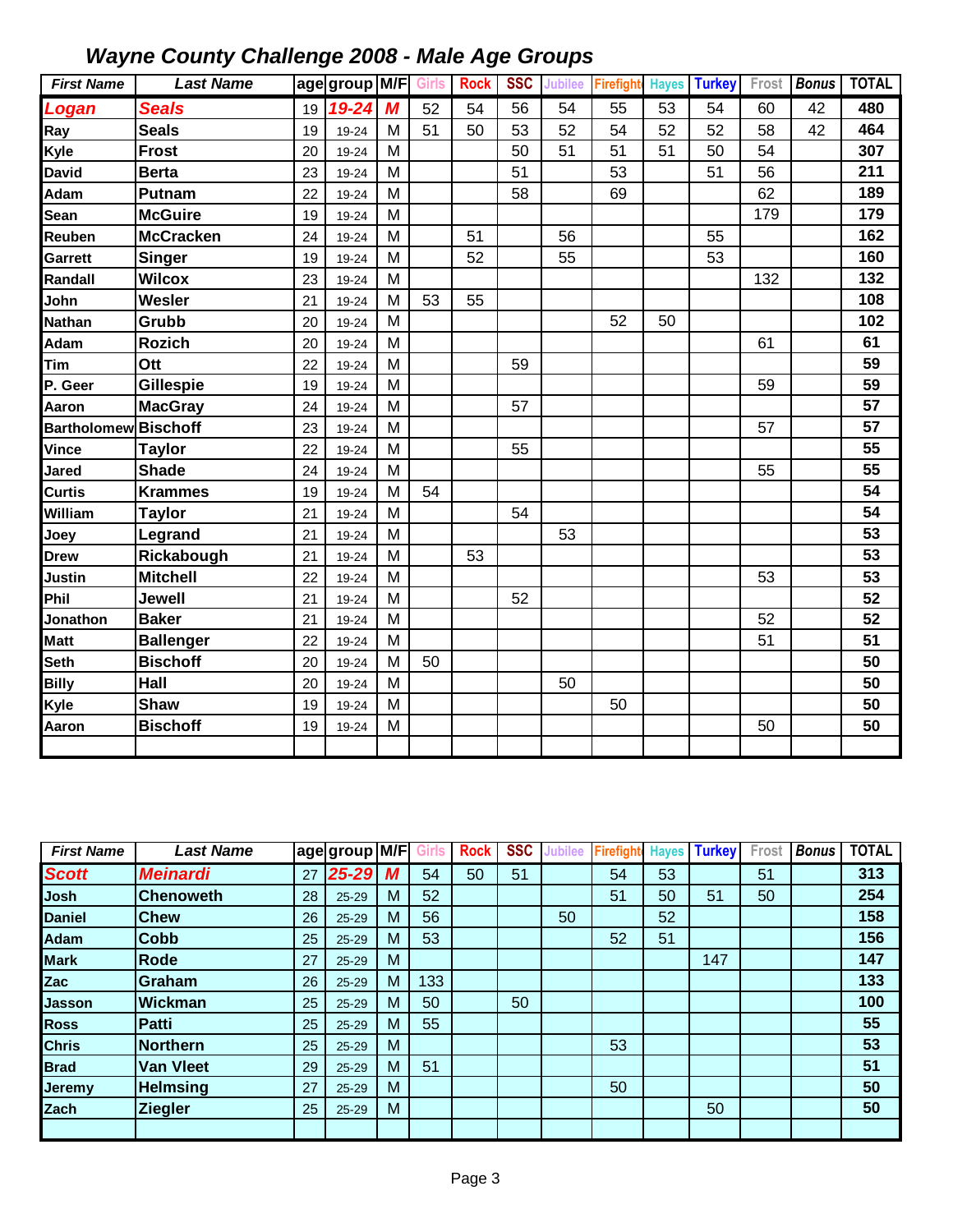| <b>First Name</b> | <b>Last Name</b> |    | age group M/F |   | <b>Girls</b> | <b>Rock</b> | <b>SSC</b> | Jubilee | Firefight | <b>Hayes</b> | <b>Turkey</b> | Frost | <b>Bonus</b> | <b>TOTAL</b> |
|-------------------|------------------|----|---------------|---|--------------|-------------|------------|---------|-----------|--------------|---------------|-------|--------------|--------------|
| <b>Matthew</b>    | <b>Sheard</b>    | 30 | 30-34         | M | 56           | 57          | 58         | 69      | 81        | 65           | 72            | 57    | 42           | 557          |
| <b>Kevin</b>      | <b>Lingg</b>     | 32 | 30-34         | M | 55           | 53          | 54         | 54      | 53        | 51           | 50            | 54    | 42           | 466          |
| Craig             | Weigel           | 30 | 30-34         | M | 53           | 52          | 53         | 52      | 52        | 50           | 51            | 55    | 42           | 460          |
| <b>Dave</b>       | Snow             | 31 | 30-34         | M |              | 56          | 56         | 55      | 54        |              |               |       |              | 221          |
| Keith             | <b>Morey</b>     | 34 | 30-34         | M | 52           |             | 52         |         |           |              |               | 53    |              | 157          |
| <b>Adrian</b>     | <b>Parker</b>    | 32 | 30-34         | M |              | 50          |            |         | 50        |              |               | 50    |              | 150          |
| Anton             | Payne            | 30 | 30-34         | M |              | 55          |            | 51      |           |              |               |       |              | 106          |
| Joseph            | Wilmot           | 32 | 30-34         | M |              |             | 51         | 53      |           |              |               |       |              | 104          |
| Doug              | <b>Phibeck</b>   | 34 | 30-34         | M | 50           |             | 50         |         |           |              |               |       |              | 100          |
| Benjamin          | <b>Willet</b>    | 30 | 30-34         | M |              |             | 57         |         |           |              |               |       |              | 57           |
| <b>Matthew</b>    | Cox              | 33 | 30-34         | M |              |             |            |         |           |              |               | 56    |              | 56           |
| <b>Brandon</b>    | <b>Phillips</b>  | 31 | 30-34         | M |              |             | 55         |         |           |              |               |       |              | 55           |
| Paul              | <b>Bunschuh</b>  | 34 | 30-34         | M | 54           |             |            |         |           |              |               |       |              | 54           |
| <b>Dominic</b>    | <b>Davis</b>     | 32 | 30-34         | M |              | 54          |            |         |           |              |               |       |              | 54           |
| <b>Matthew</b>    | Herrmann         | 31 | 30-34         | M |              |             |            |         |           | 52           |               |       |              | 52           |
| Jon               | <b>Tabor</b>     | 30 | 30-34         | M |              |             |            |         |           |              | 52            |       |              | 52           |
| <b>Mark</b>       | Cox              | 31 | 30-34         | M |              |             |            |         |           |              |               | 52    |              | 52           |
| Doug              | <b>Armstrong</b> | 30 | 30-34         | M | 51           |             |            |         |           |              |               |       |              | 51           |
| Jon               | Craig            | 30 | 30-34         | M |              |             |            |         | 51        |              |               |       |              | 51           |
| Jason             | <b>Newton</b>    | 33 | 30-34         | M |              | 51          |            |         |           |              |               |       |              | 51           |
| <b>Chris</b>      | <b>Schuler</b>   | 34 | 30-34         | M |              |             |            |         |           |              |               | 51    |              | 51           |
| Geoff             | <b>Kallen</b>    | 30 | 30-34         | M |              |             |            |         | 50        |              |               |       |              | 50           |
| Dave              | <b>Miller</b>    | 34 | 30-34         | M |              |             |            | 50      |           |              |               |       |              | 50           |
|                   |                  |    |               |   |              |             |            |         |           |              |               |       |              |              |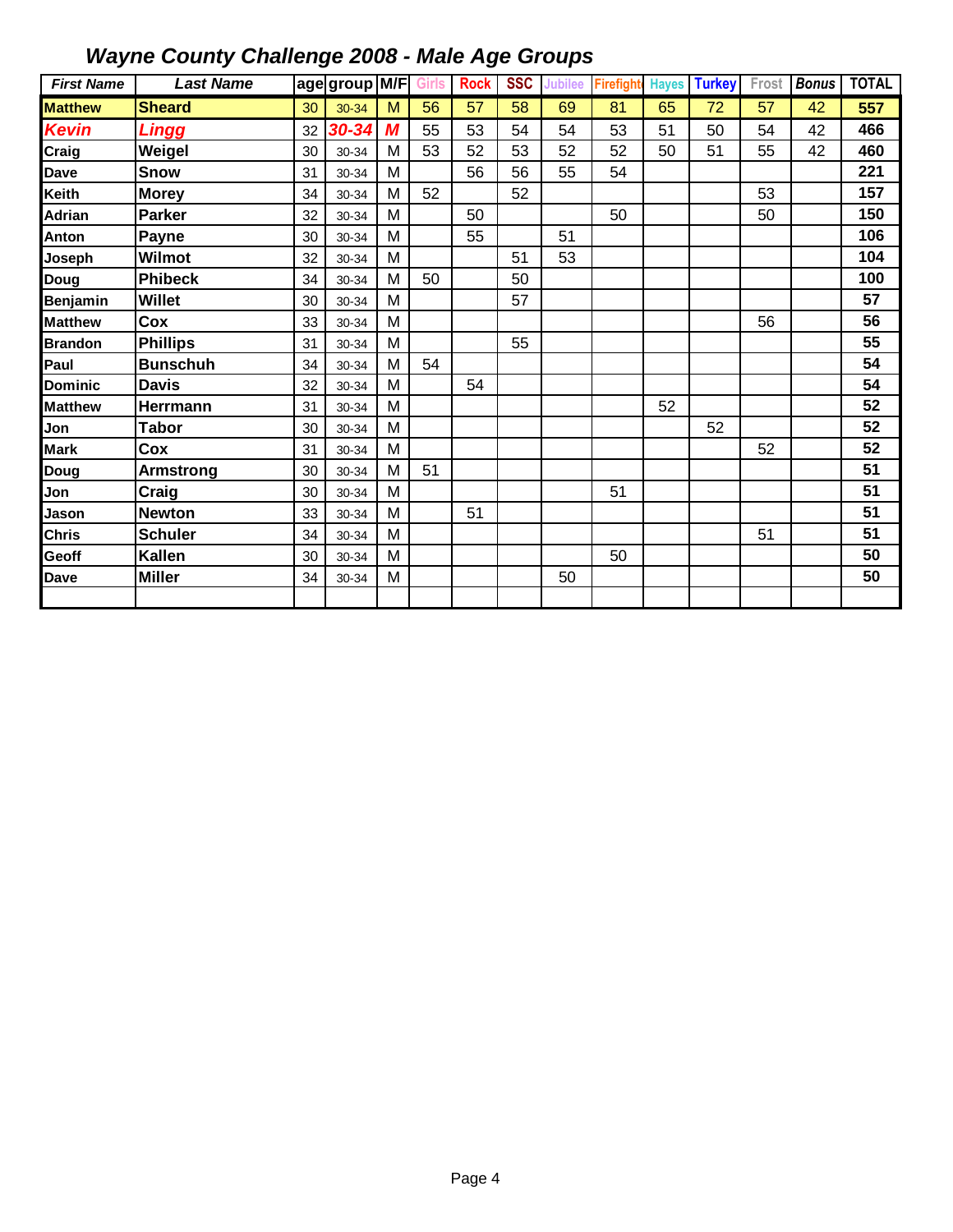| <b>First Name</b> | <b>Last Name</b>   |    | age group M/F Girls |                         |     | <b>Rock</b> | <b>SSC</b>      | Jubilee         | Firefight | <b>Hayes</b> | <b>Turkey</b>   | Frost | <b>Bonus</b>    | <b>TOTAL</b>    |
|-------------------|--------------------|----|---------------------|-------------------------|-----|-------------|-----------------|-----------------|-----------|--------------|-----------------|-------|-----------------|-----------------|
| <b>Mike</b>       | <b>Elleman</b>     | 39 | 35-39               | M                       | 115 | 119         | $\overline{82}$ | $\overline{81}$ | 50        | 116          | $\overline{57}$ | 61    | $\overline{42}$ | 723             |
| <b>Mike</b>       | <b>Shipman</b>     | 36 | 35-39               | $\overline{\mathbf{M}}$ | 56  | 61          | 58              | 54              | 95        | 55           | 56              | 60    | 42              | 537             |
| <b>Rick</b>       | <b>Bolser</b>      | 39 | 35-39               | M                       | 52  | 53          | 52              | 51              | 52        | 52           | 51              | 58    | 42              | 463             |
| <b>Duane</b>      | <b>Fry</b>         | 36 | 35-39               | M                       | 50  | 52          | 50              | 50              |           | 50           | 50              | 50    |                 | 352             |
| Jeff              | <b>Beckman</b>     | 36 | 35-39               | M                       | 54  | 58          | 56              | 53              | 55        | 54           |                 |       |                 | 330             |
| <b>Brad</b>       | <b>Pitcher</b>     | 38 | 35-39               | M                       | 55  | 59          | 57              |                 |           |              | 53              | 59    |                 | 283             |
| <b>James</b>      | Day                | 37 | 35-39               | M                       | 51  | 55          |                 |                 |           | 51           | 52              | 57    |                 | 266             |
| <b>Shane</b>      | <b>Kirkpatrick</b> | 37 | 35-39               | M                       | 53  | 56          | 54              | 52              |           |              |                 |       |                 | 215             |
| <b>Brian</b>      | <b>Martin</b>      | 38 | 35-39               | M                       |     | 57          | 55              |                 | 54        |              |                 |       |                 | 166             |
| <b>Darin</b>      | <b>Dubbs</b>       | 39 | 35-39               | M                       |     |             | 51              |                 |           |              |                 | 55    |                 | 106             |
| George            | <b>Sowers</b>      | 37 | 35-39               | M                       |     |             | 53              |                 |           | 53           |                 |       |                 | 106             |
| John              | <b>Dils</b>        | 38 | 35-39               | M                       |     | 60          |                 |                 |           |              |                 |       |                 | 60              |
| Jason             | <b>Newport</b>     | 37 | 35-39               | M                       | 57  |             |                 |                 |           |              |                 |       |                 | 57              |
| <b>Mario</b>      | LaMantia           | 38 | 35-39               | M                       |     |             |                 |                 |           |              |                 | 56    |                 | 56              |
| Kory              | George             | 35 | 35-39               | M                       |     |             |                 |                 |           |              | 55              |       |                 | 55              |
| Will              | <b>Drook</b>       | 35 | 35-39               | M                       |     |             |                 |                 |           |              | 54              |       |                 | 54              |
| <b>Matthew</b>    | <b>Root</b>        | 37 | 35-39               | M                       |     | 54          |                 |                 |           |              |                 |       |                 | 54              |
| <b>Brooke</b>     | <b>Bales</b>       | 38 | 35-39               | $\overline{M}$          |     |             |                 |                 |           |              |                 | 54    |                 | 54              |
| <b>Todd</b>       | Zimmerman          | 35 | 35-39               | M                       |     |             |                 |                 | 53        |              |                 |       |                 | 53              |
| Jim               | Grubaugh           | 38 | 35-39               | $\overline{M}$          |     |             |                 |                 |           |              |                 | 53    |                 | $\overline{53}$ |
| Robin             | Quigg              | 39 | 35-39               | M                       |     |             |                 |                 |           |              |                 | 52    |                 | $\overline{52}$ |
| Jay               | <b>Hinshaw</b>     | 35 | 35-39               | M                       |     | 51          |                 |                 |           |              |                 |       |                 | $\overline{51}$ |
| Kevin             | <b>Sparks</b>      | 36 | 35-39               | M                       |     |             |                 |                 | 51        |              |                 |       |                 | 51              |
| Tom               | <b>Schamel</b>     | 37 | 35-39               | M                       |     |             |                 |                 |           |              |                 | 51    |                 | 51              |
| Dia               | <b>Hogg</b>        | 35 | 35-39               | M                       |     | 50          |                 |                 |           |              |                 |       |                 | $\overline{50}$ |
| <b>Brian</b>      | <b>Schleeper</b>   | 36 | 35-39               | M                       | 45  |             |                 |                 |           |              |                 |       |                 | 45              |
|                   |                    |    |                     |                         |     |             |                 |                 |           |              |                 |       |                 |                 |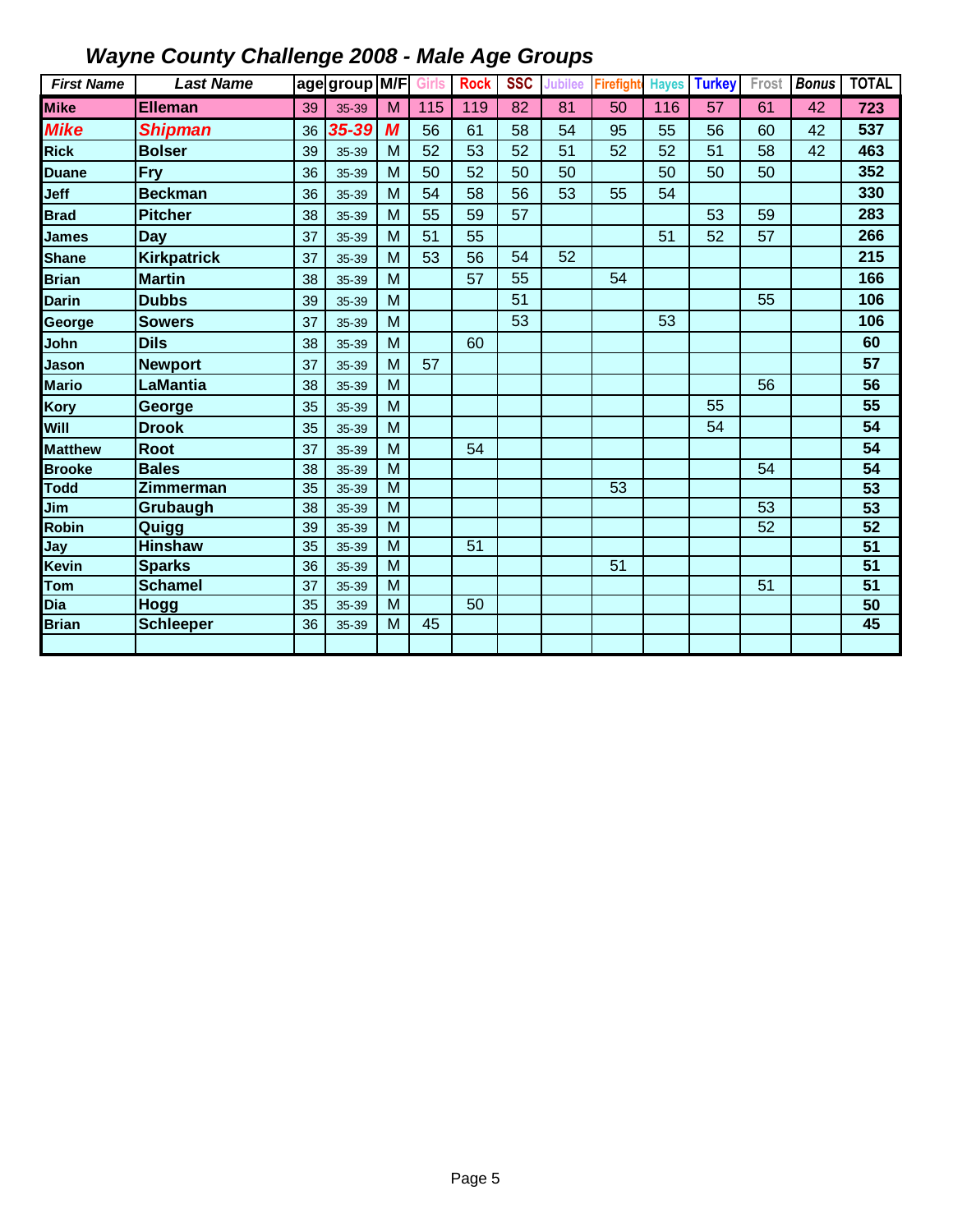| <b>First Name</b> | <b>Last Name</b>   |    | age group M/F |                | Girls           | <b>Rock</b>     | <b>SSC</b>      | Jubilee | Firefight | <b>Hayes</b> | <b>Turkey</b> | Frost | <b>Bonus</b> | <b>TOTAL</b>     |
|-------------------|--------------------|----|---------------|----------------|-----------------|-----------------|-----------------|---------|-----------|--------------|---------------|-------|--------------|------------------|
| <b>Terry</b>      | Yandl              | 42 | 40-44         | M              | 83              | 61              | 109             | 123     | 124       | 80           | 115           | 62    | 42           | 799              |
| <b>Jimmy</b>      | <b>Hisle</b>       | 40 | 40-44         | M              | 61              | 60              | 60              | 55      | 56        | 55           | 56            | 60    | 42           | 505              |
| <b>Steve</b>      | <b>Walkotte</b>    | 44 | 40-44         | M              | 58              | 59              | 59              | 54      | 55        | 54           | 55            | 59    | 42           | 495              |
| Keith             | Webster            | 43 | 40-44         | M              | 56              | $\overline{55}$ | 56              | 53      | 53        | 53           | 53            | 57    | 42           | 478              |
| Kevin             | <b>Shelley</b>     | 41 | 40-44         | M              | 54              | 53              | 53              | 51      | 51        | 50           | 50            | 50    | 42           | 454              |
| Don               | <b>Heaslip</b>     | 41 | 40-44         | M              | 59              | 57              | 58              | 52      | 54        | 52           |               | 51    |              | 383              |
| Cecil             | <b>Franke</b>      | 40 | 40-44         | $\overline{M}$ | 160             | 157             | $\overline{45}$ |         |           |              |               |       |              | 362              |
| Darrin            | <b>Dolehanty</b>   | 44 | 40-44         | M              | 57              | 56              | 52              |         |           |              | 54            | 56    |              | 275              |
| <b>Steve</b>      | Lair               | 41 | 40-44         | M              | $\overline{53}$ |                 | 51              | 50      | 52        | 51           |               |       |              | $\overline{257}$ |
| Jeff              | Cooley             | 40 | $40 - 44$     | M              | 63              |                 | 62              | 57      | 58        |              |               |       |              | 240              |
| Rory              | <b>Helms</b>       | 40 | 40-44         | M              | 62              |                 | 61              |         | 57        |              |               |       |              | 180              |
| <b>Brad</b>       | Lambright          | 42 | 40-44         | M              | $\overline{55}$ | 54              | $\overline{54}$ |         |           |              |               |       |              | 163              |
| Hennie            | <b>Van Niekerk</b> | 44 | $40 - 44$     | M              | 52              | 50              | 50              |         |           |              |               |       |              | 152              |
| <b>Bertie</b>     | <b>Smith</b>       | 42 | 40-44         | M              |                 |                 |                 |         |           |              | 57            | 61    |              | 118              |
| Ken               | Wedig              | 43 | 40-44         | M              | 60              | 58              |                 |         |           |              |               |       |              | 118              |
| Richard           | <b>Miller</b>      | 44 | 40-44         | M              |                 |                 | 55              |         |           |              |               | 55    |              | 110              |
| <b>Darryl</b>     | <b>Decker</b>      | 42 | 40-44         | M              | 50              | 51              |                 |         |           |              |               |       |              | 101              |
| Joel              | <b>Flora</b>       | 40 | $40 - 44$     | M              |                 |                 |                 |         |           |              |               | 58    |              | 58               |
| Ira               | <b>Means</b>       | 41 | $40 - 44$     | M              |                 |                 | $\overline{57}$ |         |           |              |               |       |              | 57               |
| Todd              | <b>Miller</b>      | 40 | 40-44         | M              |                 |                 |                 | 56      |           |              |               |       |              | 56               |
| <b>Todd</b>       | <b>Schricker</b>   | 41 | 40-44         | M              |                 |                 |                 |         |           |              |               | 54    |              | 54               |
| Walter            | <b>Evans</b>       | 43 | 40-44         | M              |                 |                 |                 |         |           |              |               | 53    |              | 53               |
| John              | Weber              | 41 | 40-44         | M              |                 | 52              |                 |         |           |              |               |       |              | $\overline{52}$  |
| <b>Brian</b>      | Whitten            | 44 | 40-44         | M              |                 |                 |                 |         |           |              | 52            |       |              | $\overline{52}$  |
| Jim               | <b>Tanner</b>      | 40 | 40-44         | M              |                 |                 |                 |         |           |              |               | 52    |              | 52               |
| Joe               | <b>Shiplett</b>    | 42 | 40-44         | M              | 51              |                 |                 |         |           |              |               |       |              | $\overline{51}$  |
| <b>Steven</b>     | <b>Williams</b>    | 42 | 40-44         | M              |                 |                 |                 |         |           |              | 51            |       |              | 51               |
| <b>Mike</b>       | <b>Amick</b>       | 44 | 40-44         | M              |                 |                 |                 |         | 50        |              |               |       |              | 50               |
|                   |                    |    |               |                |                 |                 |                 |         |           |              |               |       |              |                  |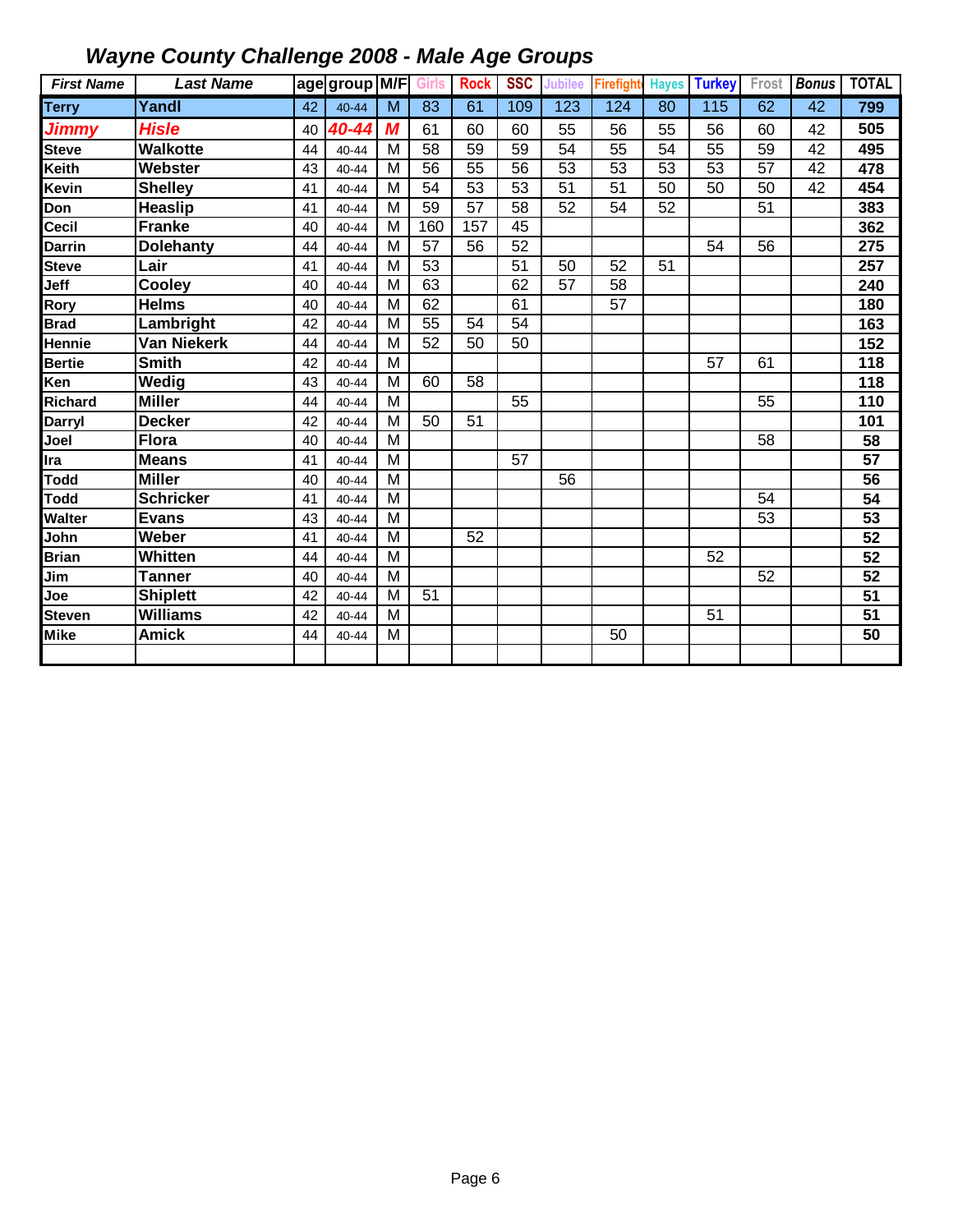| <b>First Name</b> | <b>Last Name</b>    |    | age group M/F Girls |                |                 | <b>Rock</b> | <b>SSC</b>      | <b>Jubilee</b> | Firefight |    | <b>Hayes Turkey</b> | Frost | <b>Bonus</b>    | <b>TOTAL</b>    |
|-------------------|---------------------|----|---------------------|----------------|-----------------|-------------|-----------------|----------------|-----------|----|---------------------|-------|-----------------|-----------------|
| <b>Tom</b>        | <b>Ferkinhoff</b>   | 45 | 45-49               | $\overline{M}$ | 64              | 61          | 55              | 54             | 53        | 52 | 58                  | 62    | 42              | 501             |
| <b>Thomas</b>     | Hale                | 47 | 45-49               | M              | 62              | 60          | 53              | 52             | 51        | 51 | 55                  | 51    | 42              | 477             |
| Rod               | <b>Waltz</b>        | 47 | 45-49               | M              | 61              | 45          | 54              | 53             | 52        | 50 | 56                  | 59    | $\overline{32}$ | 462             |
| <b>Dale</b>       | <b>Bolser</b>       | 48 | 45-49               | M              | 65              |             | $\overline{59}$ | 57             | 54        | 53 | 60                  | 63    |                 | 411             |
| Jeff              | <b>Smith</b>        | 45 | 45-49               | M              | 59              | 63          | 56              |                |           |    | 51                  | 58    |                 | 287             |
| Kevin             | Gramman             | 45 | 45-49               | M              | 56              | 57          | 51              | 51             |           | 50 |                     |       |                 | 265             |
| Vince             | <b>Punzo</b>        | 46 | 45-49               | M              | 60              | 59          |                 |                |           |    | 54                  | 60    |                 | 233             |
| <b>Terry</b>      | <b>Dryden</b>       | 49 | 45-49               | $\overline{M}$ | $\overline{57}$ |             |                 |                |           |    | $\overline{57}$     | 61    |                 | 175             |
| <b>Brian</b>      | <b>Massey</b>       | 45 | 45-49               | M              | 54              | 51          |                 |                |           |    |                     | 53    |                 | 158             |
| <b>Mike</b>       | <b>Ballard</b>      | 47 | 45-49               | M              | 50              |             |                 |                |           |    | 50                  | 50    |                 | 150             |
| <b>Duane</b>      | <b>Dye</b>          | 49 | 45-49               | M              | 66              |             | 61              |                |           |    |                     |       |                 | 127             |
| Bill              | <b>Haber</b>        | 46 | 45-49               | M              |                 |             | 60              | 58             |           |    |                     |       |                 | $\frac{1}{18}$  |
| Jim               | <b>Davidson</b>     | 45 | 45-49               | M              |                 |             | 57              | 56             |           |    |                     |       |                 | 113             |
| <b>Chuck</b>      | <b>Harrison</b>     | 45 | 45-49               | M              |                 |             |                 |                |           | 54 | 59                  |       |                 | 113             |
| <b>Mike</b>       | <b>McIntosh</b>     | 49 | 45-49               | M              |                 | 53          |                 |                |           |    |                     | 56    |                 | 109             |
| Keith             | Runyon              | 49 | 45-49               | M              |                 | 56          | 52              |                |           |    |                     |       |                 | 108             |
| <b>Bradford</b>   | <b>Barrett</b>      | 45 | 45-49               | M              | 52              | 55          |                 |                |           |    |                     |       |                 | 107             |
| <b>Frank</b>      | <b>Donahue</b>      | 47 | 45-49               | M              |                 |             |                 |                |           |    | 52                  | 55    |                 | 107             |
| <b>David</b>      | <b>Wetzel</b>       | 49 | 45-49               | M              | 55              |             |                 | 50             |           |    |                     |       |                 | 105             |
| <b>Matt</b>       | <b>Strittmatter</b> | 48 | 45-49               | M              | 63              |             |                 |                |           |    |                     |       |                 | 63              |
| William           | <b>Black</b>        | 46 | 45-49               | M              |                 | 62          |                 |                |           |    |                     |       |                 | 62              |
| <b>Bob</b>        | <b>Anderson</b>     | 48 | 45-49               | M              |                 | 58          |                 |                |           |    |                     |       |                 | 58              |
| Jeff              | <b>Cole</b>         | 45 | 45-49               | M              | 58              |             |                 |                |           |    |                     |       |                 | $\overline{58}$ |
| <b>Mark</b>       | <b>Sheard</b>       | 49 | 45-49               | M              |                 |             | 58              |                |           |    |                     |       |                 | 58              |
| John              | <b>Baker</b>        | 45 | 45-49               | M              |                 |             |                 |                |           |    |                     | 57    |                 | 57              |
| Ron               | Argabright          | 46 | 45-49               | M              |                 |             |                 |                |           | 55 |                     |       |                 | 55              |
| Dan               | Young               | 45 | 45-49               | M              |                 |             |                 | 55             |           |    |                     |       |                 | $\overline{55}$ |
| Pat               | <b>O'Malley</b>     | 46 | 45-49               | M              |                 | 54          |                 |                |           |    |                     |       |                 | $\overline{54}$ |
| <b>Robert</b>     | <b>Baker</b>        | 47 | 45-49               | M              |                 |             |                 |                |           |    |                     | 54    |                 | $\overline{54}$ |
| John              | <b>Kenny</b>        | 47 | 45-49               | M              |                 |             |                 |                |           |    | 53                  |       |                 | $\overline{53}$ |
| <b>Robert</b>     | Vit                 | 46 | 45-49               | M              | 53              |             |                 |                |           |    |                     |       |                 | $\overline{53}$ |
| Phil              | <b>Engle</b>        | 45 | 45-49               | M              |                 | 52          |                 |                |           |    |                     |       |                 | 52              |
| <b>Brad</b>       | Wiseman             | 46 | 45-49               | M              |                 |             |                 |                |           |    |                     | 52    |                 | 52              |
| <b>Mike</b>       | Alt                 | 45 | 45-49               | M              | 51              |             |                 |                |           |    |                     |       |                 | $\overline{51}$ |
| <b>Mark</b>       | <b>Barker</b>       | 46 | 45-49               | M              |                 |             |                 |                | 50        |    |                     |       |                 | 50              |
| Ron               | <b>Bauman</b>       | 49 | 45-49               | M              |                 |             | 50              |                |           |    |                     |       |                 | 50              |
| <b>Stuart</b>     | Karanovich          | 47 | 45-49               | M              |                 | 50          |                 |                |           |    |                     |       |                 | $\overline{50}$ |
|                   |                     |    |                     |                |                 |             |                 |                |           |    |                     |       |                 |                 |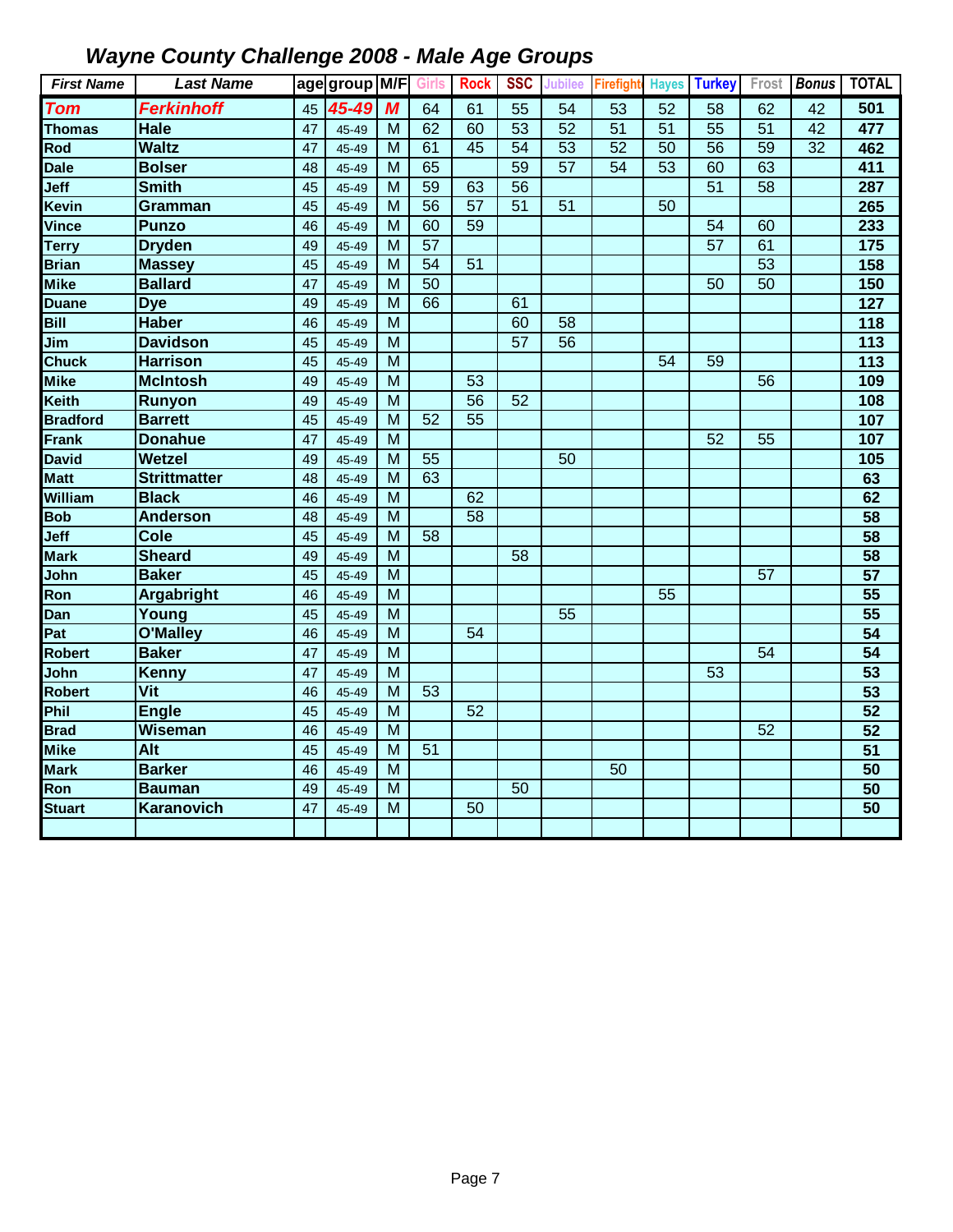| <b>First Name</b> | <b>Last Name</b>  |    | age group M/F |                | Girls | <b>Rock</b> | <b>SSC</b>      | <b>Jubilee</b>  | Firefight | <b>Hayes</b> | <b>Turkey</b> | Frost | <b>Bonus</b> | <b>TOTAL</b>    |
|-------------------|-------------------|----|---------------|----------------|-------|-------------|-----------------|-----------------|-----------|--------------|---------------|-------|--------------|-----------------|
| Joseph            | <b>Parker</b>     | 51 | 50-54         | M              | 95    |             | 56              | 95              | 109       | 94           | 57            | 45    |              | 551             |
| <b>Thomas</b>     | <b>Sheard</b>     | 54 | 50-54         | M              | 56    | 59          | $\overline{55}$ | $\overline{55}$ | 55        | 54           | 58            | 62    | 42           | 496             |
| Greg              | <b>Kurtz</b>      | 51 | 50-54         | M              | 51    | 52          | 52              | 51              | 50        | 52           | 54            | 57    | 42           | 461             |
| Joe               | <b>Nocton</b>     | 52 | 50-54         | M              | 55    | 57          |                 | $\overline{54}$ | 53        | 53           | 56            | 59    |              | 387             |
| <b>Bob</b>        | Covington         | 52 | 50-54         | M              | 53    | 56          | 50              | 45              | 52        | 51           |               |       |              | 307             |
| Raymond           | <b>Blevins</b>    | 50 | 50-54         | M              |       | 54          | 53              | 52              | 51        |              | 52            |       |              | 262             |
| Ronald            | <b>McFadden</b>   | 53 | 50-54         | M              |       |             | 51              | 50              |           | 50           | 51            | 54    |              | 256             |
| Dana              | Reihman           | 54 | 50-54         | M              |       | 58          |                 |                 | 54        | 55           |               | 61    |              | 228             |
| <b>Michael</b>    | <b>King</b>       | 53 | 50-54         | M              | 54    | 55          | 54              | 53              |           |              |               |       |              | 216             |
| <b>Richard</b>    | <b>Chew</b>       | 51 | 50-54         | M              |       |             |                 |                 | 56        | 57           | 60            |       |              | 173             |
| <b>Mark</b>       | <b>Barton</b>     | 52 | 50-54         | M              |       |             |                 |                 |           |              | 61            | 63    |              | 124             |
| <b>Bill</b>       | Leveridge         | 52 | 50-54         | M              |       |             |                 |                 |           | 56           |               | 64    |              | 120             |
| Ronnie            | Lindley           | 53 | 50-54         | M              |       |             |                 |                 |           |              | 55            | 58    |              | 113             |
| <b>Terry</b>      | Randall           | 54 | 50-54         | M              |       |             |                 |                 |           |              | 53            | 55    |              | 108             |
| Doug              | <b>Myers</b>      | 52 | 50-54         | $\overline{M}$ | 52    | 51          |                 |                 |           |              |               |       |              | 103             |
| Bill              | <b>Fribley</b>    | 52 | 50-54         | M              |       |             |                 |                 |           |              | 50            | 52    |              | 102             |
| Gary              | Grosch            | 52 | 50-54         | M              |       |             |                 |                 |           |              |               | 60    |              | 60              |
| <b>Chet</b>       | <b>Paskiewicz</b> | 50 | 50-54         | M              |       |             |                 |                 |           |              | 59            |       |              | 59              |
| <b>Phillip</b>    | <b>Nisonger</b>   | 52 | 50-54         | M              |       |             |                 |                 |           |              |               | 56    |              | 56              |
| Jim               | <b>McGee</b>      | 51 | 50-54         | $\overline{M}$ |       | 53          |                 |                 |           |              |               |       |              | $\overline{53}$ |
| Dana              | <b>Budd</b>       | 54 | 50-54         | M              |       |             |                 |                 |           |              |               | 53    |              | 53              |
| Jim               | <b>Baker</b>      | 50 | 50-54         | M              |       |             |                 |                 |           |              |               | 51    |              | $\overline{51}$ |
| <b>David</b>      | <b>Bates</b>      | 54 | 50-54         | $\overline{M}$ | 50    |             |                 |                 |           |              |               |       |              | $\overline{50}$ |
| <b>Dennis</b>     | <b>Hicks</b>      | 50 | 50-54         | M              |       |             | 50              |                 |           |              |               |       |              | 50              |
| <b>David</b>      | <b>Mullins</b>    | 52 | 50-54         | M              |       | 50          |                 |                 |           |              |               |       |              | 50              |
| William           | <b>Baker</b>      | 53 | 50-54         | M              |       |             |                 |                 |           |              |               | 50    |              | 50              |
|                   |                   |    |               |                |       |             |                 |                 |           |              |               |       |              |                 |

| <b>First Name</b> | <b>Last Name</b> |    | age group M/F |   |    | <b>Rock</b> | <b>SSC</b> | Jubilee | <b>Firefight</b> | <b>Hayes</b> | <b>Turkey</b> | Frost | <b>Bonus</b> | <b>TOTAL</b> |
|-------------------|------------------|----|---------------|---|----|-------------|------------|---------|------------------|--------------|---------------|-------|--------------|--------------|
| <b>George</b>     | <b>Stallings</b> | 59 | 55-59         | M | 53 | 52          | 54         | 52      | 53               | 53           | 53            | 52    | 42           | 464          |
| <b>Patrick</b>    | <b>Williams</b>  | 58 | 55-59         | M | 54 | 51          | 52         | 51      | 52               | 51           | 54            | 51    | 42           | 458          |
| Tom               | <b>Carrico</b>   | 55 | 55-59         | M | 52 | 50          | 51         | 50      | 51               | 50           | 51            | 50    | 42           | 447          |
| <b>Bob</b>        | <b>Gibbs</b>     | 56 | 55-59         | M | 56 |             | 55         | 53      | 54               |              | 56            |       |              | 274          |
| <b>Rick</b>       | <b>Niersbach</b> | 55 | 55-59         | M | 55 |             | 53         |         |                  | 52           | 55            |       |              | 215          |
| <b>Richard</b>    | <b>Barton</b>    | 55 | 55-59         | M | 57 |             |            | 54      |                  |              |               | 54    |              | 165          |
| Gary              | <b>Rodefeld</b>  | 55 | 55-59         | M |    |             | 56         |         |                  |              | 57            |       |              | 113          |
| Ken               | <b>Roark</b>     | 58 | 55-59         | M |    |             |            |         |                  |              | 58            |       |              | 58           |
| Rodger            | <b>Clark</b>     | 56 | 55-59         | M |    |             |            |         |                  |              |               | 53    |              | 53           |
| <b>Kevin</b>      | <b>Harry</b>     | 56 | 55-59         | M |    |             |            |         |                  |              | 52            |       |              | 52           |
| Gary              | <b>Robbins</b>   | 59 | 55-59         | M | 51 |             |            |         |                  |              |               |       |              | 51           |
| <b>Bill</b>       | <b>Hooper</b>    | 57 | 55-59         | M | 50 |             |            |         |                  |              |               |       |              | 50           |
| John              | Jewell           | 55 | 55-59         | M |    |             | 50         |         |                  |              |               |       |              | 50           |
| <b>James</b>      | King             | 55 | 55-59         | M |    |             |            |         |                  |              | 50            |       |              | 50           |
| <b>Daryl</b>      | Lane             | 57 | 55-59         | M |    |             |            |         | 50               |              |               |       |              | 50           |
|                   |                  |    |               |   |    |             |            |         |                  |              |               |       |              |              |